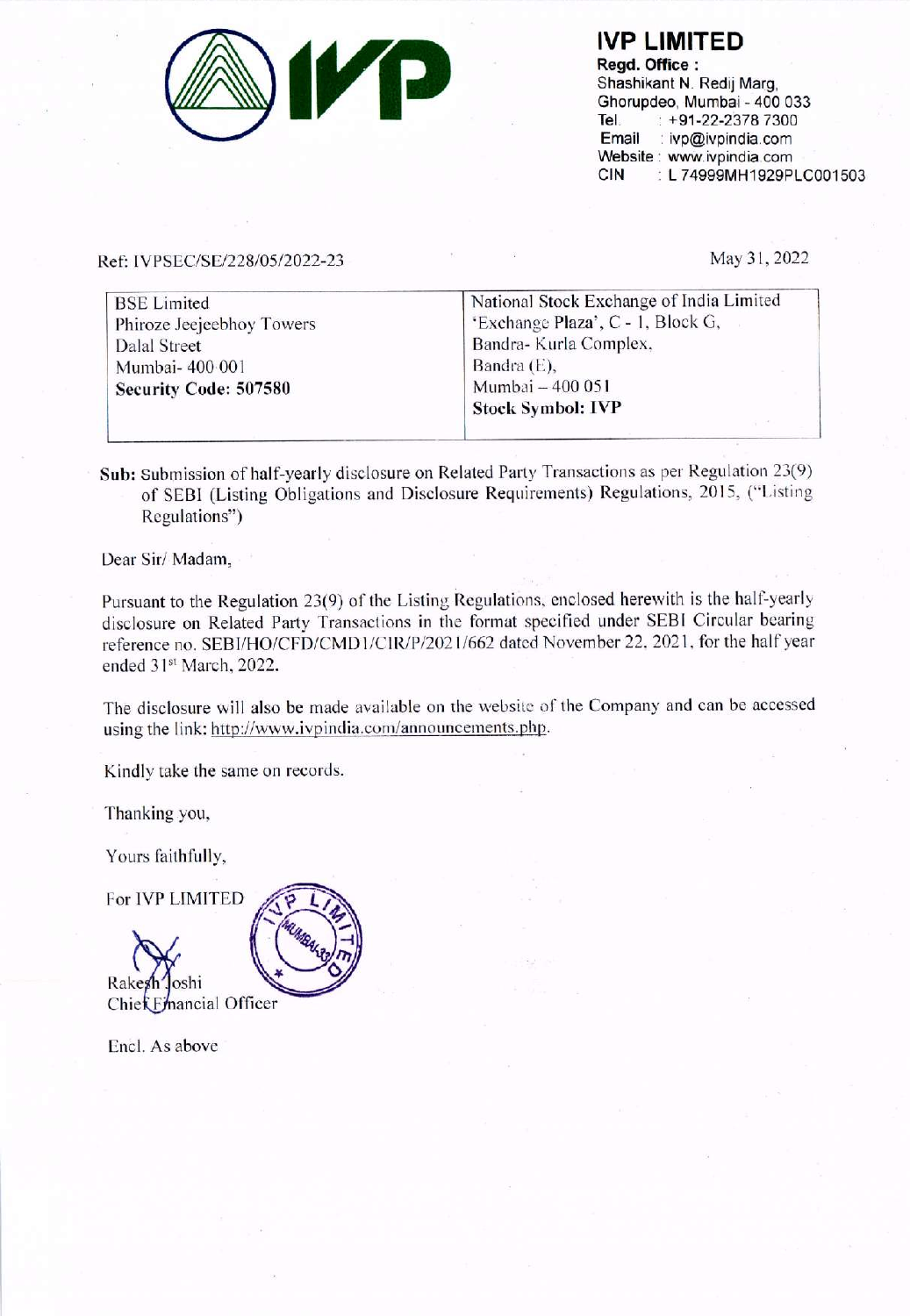Additional disclosure of related party transactions - applicable only in case the related party transaction relates to loans, inter-corporate deposits, advances or investments made or given by the listed entity/subsidiary. These details need to be disclosed only osure of related party transactions for half year ended 31<sup>st</sup> March, 2022<br>
(listed entity<br>
(listed entity)<br>
into the<br>
into the counterparty<br>
into the counterparty<br>
(listed entity)<br>
(listed of the counterparty)<br>
into the<br> once, during the reporting period when such transaction was undertaken. Disclosure of related party transactions for half year ended 31<sup>41</sup> March, 2022<br>
<br>
<br>
(stated entity<br>
(stated entity<br>
(stated entity)<br>
(stated entity)<br>
(stated entity)<br>
(belies of the party<br>
(stated entity)<br>
(belies of the Disclosure of related party transactions for half year ended 31<sup>st</sup> March, 2022<br>
(lists of the party<br>
(lists of the party<br>
(lists of the party<br>
(lists of the party<br>
relations)<br>
Type of related<br>
(value of the party<br>
relatio Disclosure of related party transactions for half year ended 31<sup>4t</sup> March, 2022<br>
Units of the party<br>
year and the party<br>
year of the party<br>
year of the party<br>
year of the party<br>
year of the counterparty<br>
transaction prior Disclosure of related party transactions for half year ended 31<sup>st</sup> March, 2022<br>
Celais of the party<br>
(studenty)<br>
(studenty) of the counterparty<br>
(studenty) of the counterparty<br>
(studenty) of the counterparty<br>
(studenty)<br> Disc. Osciosure of related party transactions for half year ended 31<sup>42</sup> March, 2022<br>
Celate of the party<br>
multiplication<br>
material properties<br>
multiplication<br>
multiplication<br>
multiplication<br>
S.<br>
Name PAN:<br>
Name PAN:<br>
Nam Disclosure of related party transactions for half year ended 31<sup>44</sup> March, 2022<br>
New of related party transactions for half year ended 31<sup>44</sup> March, 2022<br>
West of the Stress of March (Water of Terms of the Stress of March Details of the party **In case any financial** Isubsiciery) enterin g Type of related 'earty ete OF In case monies are due to | indebtedness is incurred to . . visubsidiary) entering betails of the counterparty party party party transaction transaction transaction transaction transaction transaction transaction transaction transaction transaction transaction transaction transacti transaction inter-corporate deposits, or investments or investments as a result of the inter-corporate deposits, or investments or investments as approved reporting as a result of the mile-corporate de<br>by the audit period transaction by the audit period and period or investments committee Ss. Purpose for حين المساح المساح المساح المساح المساح المساح المساح المساح المساح المساح المساح المساح المساح المساح المساح ال<br>المساح المساح المساح المساح المساح المساح المساح المساح المساح المساح المساح المساح المساح المساح المساح الم Relationship Nature the Nature of Nature the Nature the Nature the Nature the Nature the Nature the funds of the indebtedness (counterparty indebtedness counterparty indebtedness counterparty in the indebtedness counterparty in  $\begin{bmatrix} 1 & 1 & 1 \end{bmatrix}$  and  $\begin{bmatrix} 1 & 1 \end{bmatrix}$  and  $\begin{bmatrix} 1 & 1 \end{bmatrix}$  and  $\begin{bmatrix} 1 & 1 \end{bmatrix}$  and counterparty . . Cost advance/ | Interest utilised by . Opening Closing Closing (Loan/ | Closing | Closing | Closing | Closing | Closing | Closing | Secured/ Name PAN Name PAN With the balance issue is the balance of the balance inter- Rate Tenure w<sup>oodscared</sup> the the listed debt! any corporate | (%) ultimate entity or its in the controller etc.) when the controller etc. ( and the controller etc.) and the controller etc. (  $\alpha$  and the controller etc.) when the controller etc. (  $\alpha$  is a controller etc.) when the controller et subsidiary investment of funds (endusage) 1 | IVP | | AAACF0861F | Fellow | Purchase of | 2,00,00,000| 42,40,640 | 0| 3,134 TVP |<br>LIMITED AAACI0992A Frigorifico | AAACF0861F | Fellow | Purchase c Allana Private | services | services Limited 2 | IVP | | AAACF0861F | Fellow | Interest paid | 26,49,50,000 | 59,83,561 | Inter | 6% | Payable | Unsecured | Working LIMITED) AAACIO992A | Frigorifico Subsidiary Company on capital Allana Private Deposit Deposit Deposit demand requirement requirement ( Deposit Deposit Deposit Deposit demand Limited 3 IVP AAACFO861F | Fellow Inter Company 0} 20,00,00,000| 20,00,00,000 LIMITED | AAACI0992A | Frigorifico | Subsidiary | Deposit Allana Private Limited 4 | IVP | | Allanasons | AAACA4533D | Fellow | Purchase of | 15,00,00,000| 21,78,949| 17,40,560| 21,76,772 LIMITED | AAACI0992A | Private Limited |  $\vert$  subsidiary | goods and services 6 | IVP | | Allana | AAVCA9036E | Fellow | Leases | 5,00,000 | 1,39,200 | 0 | 4,176  $LIMITED$  AAACI0992A  $\vert$  Consumer  $\vert$  subsidiary Products Private Limited (Erstwhile Allana Consumer Products) 7 IVP Allana AAACASS15F | Fellow Interest paid 28,50,00,000] 1,37,62,201 0 0 Inter 6% Payable | Unsecured} Working LIMITED] AAACIO992A) Investment & Subsidiary Company on capital Trading and the second control of the second control of the second control of the second control of the second control of the second control of the second control of the second control of the second control of the second

and the contract of the contract of the contract of the contract of the contract of the contract of the contract of

| Nature<br>(loan/<br>advance/<br>inter-<br>corporate<br>deposit/<br>nvestment | Interest<br>Rate<br>(%) | Tenure                  | Secured/<br>unsecured | Purpose for<br>which<br>the funds<br>will be<br>utilised by<br>the<br>ultimate<br>recipient<br>of funds<br>(end-<br>usage) |
|------------------------------------------------------------------------------|-------------------------|-------------------------|-----------------------|----------------------------------------------------------------------------------------------------------------------------|
|                                                                              |                         |                         |                       |                                                                                                                            |
| Inter<br>Company<br>Deposit                                                  | 6%                      | Payable<br>on<br>demand | Unsecured             | Working<br>capital<br>requirement                                                                                          |
|                                                                              |                         |                         |                       |                                                                                                                            |
|                                                                              |                         |                         |                       |                                                                                                                            |
|                                                                              |                         |                         |                       |                                                                                                                            |
| Inter<br>Company<br>Deposit                                                  | 6%                      | Payable<br>on<br>demand | Unsecured             | Working<br>capital<br>requirement                                                                                          |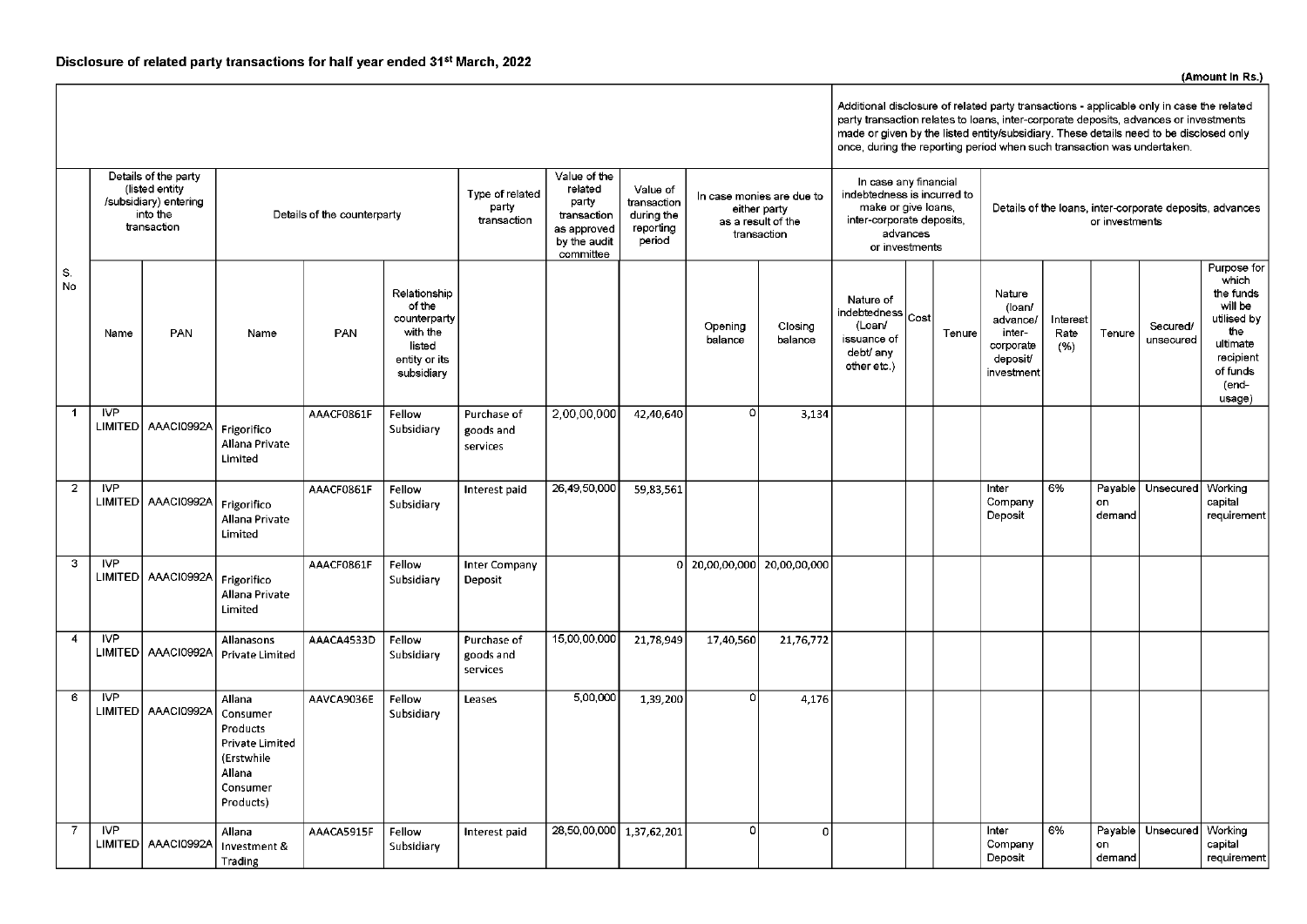|                 |            |                                                         | Company<br>Private Limited                                                    |                                 |                                                     |                                       |              |                                      |                           |  |                  |    |        |                               |             |
|-----------------|------------|---------------------------------------------------------|-------------------------------------------------------------------------------|---------------------------------|-----------------------------------------------------|---------------------------------------|--------------|--------------------------------------|---------------------------|--|------------------|----|--------|-------------------------------|-------------|
| 8               | IVP        | LIMITED   AAACI0992A                                    | <b>Allana</b><br>Investment &<br>Trading<br>Company<br><b>Private Limited</b> | AAACA5915F                      | Fellow<br>Subsidiary                                | <b>Inter Company</b><br>Deposit       |              |                                      | 46,00,00,000 46,00,00,000 |  |                  |    |        |                               |             |
| 9               | IVP        | LIMITED   AAACI0992A                                    | Indagro Foods<br>Private Limited                                              | AAACI6584Q                      | Fellow<br>Subsidiary                                | Interest paid                         | 28,50,00,000 | 37,99,561                            |                           |  | Inter<br>Company | 6% | on     | Payable   Unsecured   Working | capital     |
| 10 <sub>1</sub> | <b>IVP</b> | LIMITED   AAACI0992A                                    | Indagro Foods<br>Private Limited                                              | AAACI6584Q                      | Fellow<br>Subsidiary                                | Inter Company<br>Deposit              |              |                                      | 12,70,00,000 12,70,00,000 |  | Deposit          |    | demand |                               | requirement |
| $-11$           | IVP        | LIMITED   AAACI0992A                                    | <b>IVP Limited</b><br><b>Provident Fund</b>                                   | AAATI0319L                      | Post-<br>Employment   paid<br><b>Benefit Plans</b>  | Contribution                          |              | $\overline{2,00,00,000}$ 1,22,51,551 |                           |  |                  |    |        |                               |             |
| $\overline{12}$ | <b>IVP</b> |                                                         | <b>IVP Limited</b><br>LIMITED AAACI0992A Provident Fund                       | AAATI0319L                      | Post-<br>Benefit Plans                              | Expense<br>Employment   Reimbursement | 1,00,000     | 60,000                               |                           |  |                  |    |        |                               |             |
| 13              | <b>IVP</b> |                                                         | <b>IVP Limited</b><br>LIMITED   AAACI0992A   Gratuity Fund                    | AAATI2545J                      | Post-<br>Employment   paid<br><b>Benefit Plans</b>  | Contribution                          | 1,00,00,000  | 21,99,967                            |                           |  |                  |    |        |                               |             |
| $\overline{14}$ | IVP        |                                                         | <b>IVP Limited</b><br>LIMITED AAACI0992A Gratuity Fund                        | AAATI2545J                      | Post-<br><b>Benefit Plans</b>                       | Expense<br>Employment   Reimbursement | 1,00,000     | 26,442                               |                           |  |                  |    |        |                               |             |
| 15              | IVP        |                                                         | <b>IVP Limited</b><br>LIMITED   AAACI0992A   Superannuation  <br>Fund         | <b>AAATI6622C</b>               | Post-<br>Benefit Plans                              | Expense<br>Employment   Reimbursement | 50,000       | 5,000                                |                           |  |                  |    |        |                               |             |
| 16              | <b>IVP</b> | LIMITED AAACI0992A Joshi                                | Mr. Mandar                                                                    | ADQPJ3630C                      | Key<br>Management<br>Personnel                      | Remuneration                          |              | 88,76,808                            |                           |  |                  |    |        |                               |             |
| 17              | <b>IVP</b> | LIMITED   AAACI0992A   Joshi                            | Mr. Rakesh                                                                    | <b>AETPJ8689R</b>               | Key<br>Management<br>Personnel                      | Remuneration                          |              | 27,51,600                            |                           |  |                  |    |        |                               |             |
| 18<br>19        | IVP<br>IVP | LIMITED   AAACI0992A   Kantirao<br>LIMITED   AAACI0992A | Mrs. Nisha<br>Mr. TK<br>Gowrishankar                                          | <b>CIYPS8096J</b><br>AALPG3828P | Key<br>Management<br>Personnel<br>Non-<br>Executive | Remuneration<br><b>Sitting Fees</b>   |              | 15,60,816<br>90,000                  |                           |  |                  |    |        |                               |             |